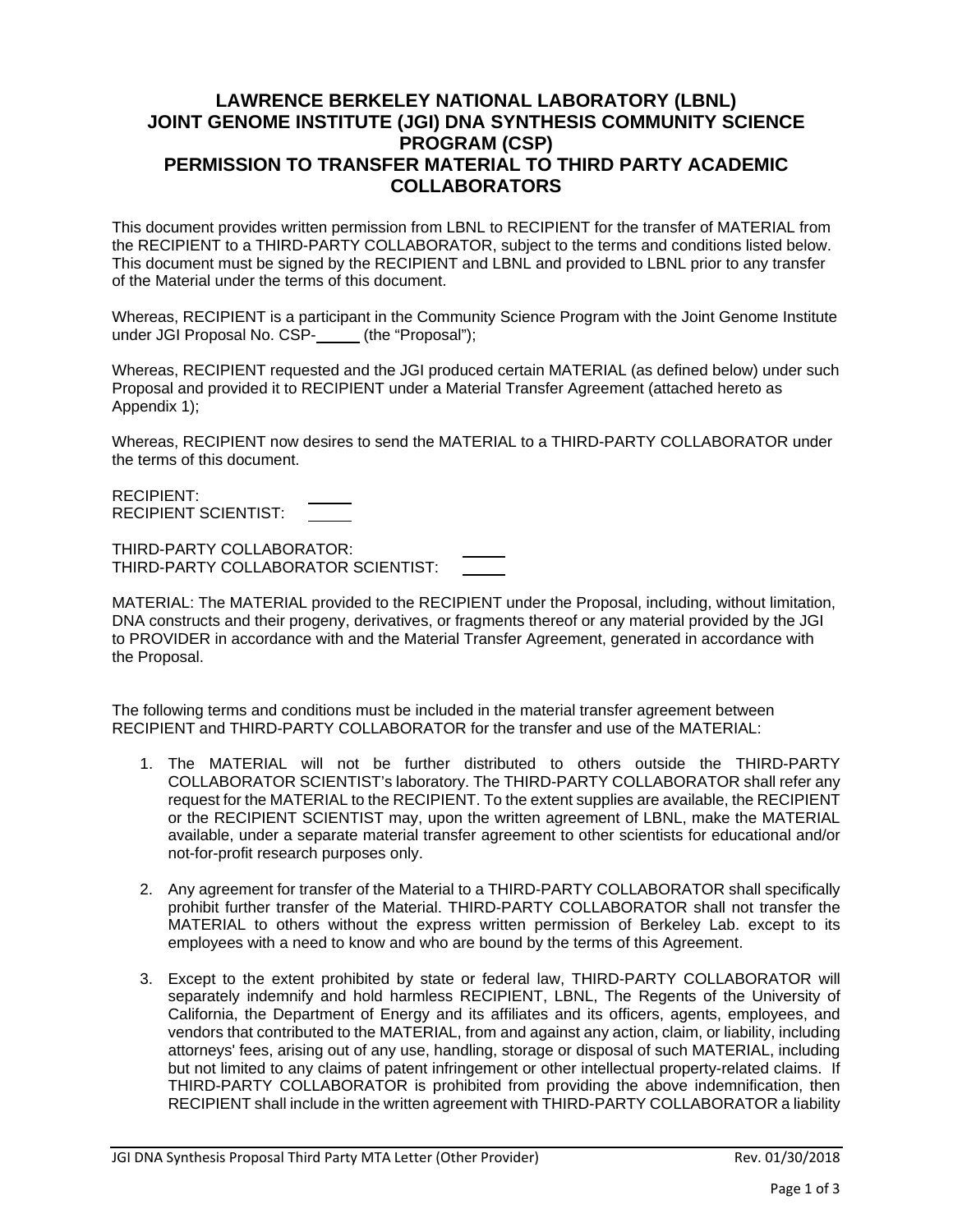provision no less protective to RECIPIENT and LBNL than in the terms the Material Transfer Agreement between LBNL and RECIPIENT.

- 4. Under no circumstance shall Berkeley Lab be liable for any damages or other liabilities that may arise due to the use, storage, or disposal of the Material by a THIRD-PARTY COLLABORATOR. In any agreement with a THIRD-PARTY COLLABORATOR, RECIPIENT shall include a term to implement the provisions of the above waiver of liability.
- 5. The THIRD-PARTY COLLABORATOR SCIENTIST shall sign an acknowledgment regarding the MATERIAL with the same terms as found in RECIPIENT's agreement with LBNL.
- 6. The THIRD-PARTY COLLABORATOR SCIENTIST shall acknowledge the source of the MATERIAL in any publications reporting use of it.
- 7. THIRD-PARTY COLLABORATOR shall comply with all applicable U.S. export control laws and regulations, including without limitation the requirements of the International Traffic in Arms Regulations and the Export Administration Act, and other applicable laws and regulations, and shall not transfer, export, re-export or otherwise dispose of the Material to any third party if doing so would constitute a violation of applicable export control laws.
- 8. THIRD-PARTY COLLABORATOR shall sign a material transfer agreement for the MATERIAL that is no less restrictive than the agreement attached hereto as Appendix 1 and which shall also include the terms listed above in paragraphs 1 through 7**.**

The RECIPIENT and LBNL agree to be bound by the terms and conditions of this document effective as of the last signature date below.

| <b>RECIPIENT</b> |                              |  |
|------------------|------------------------------|--|
|                  | Name of Authorized Official: |  |
|                  | Title:                       |  |
|                  | Signature:                   |  |
|                  | Date:                        |  |
| LBNL             |                              |  |
|                  | Name of Authorized Official: |  |
|                  | Title:                       |  |
|                  | Signature:                   |  |
|                  | Date:                        |  |
|                  |                              |  |